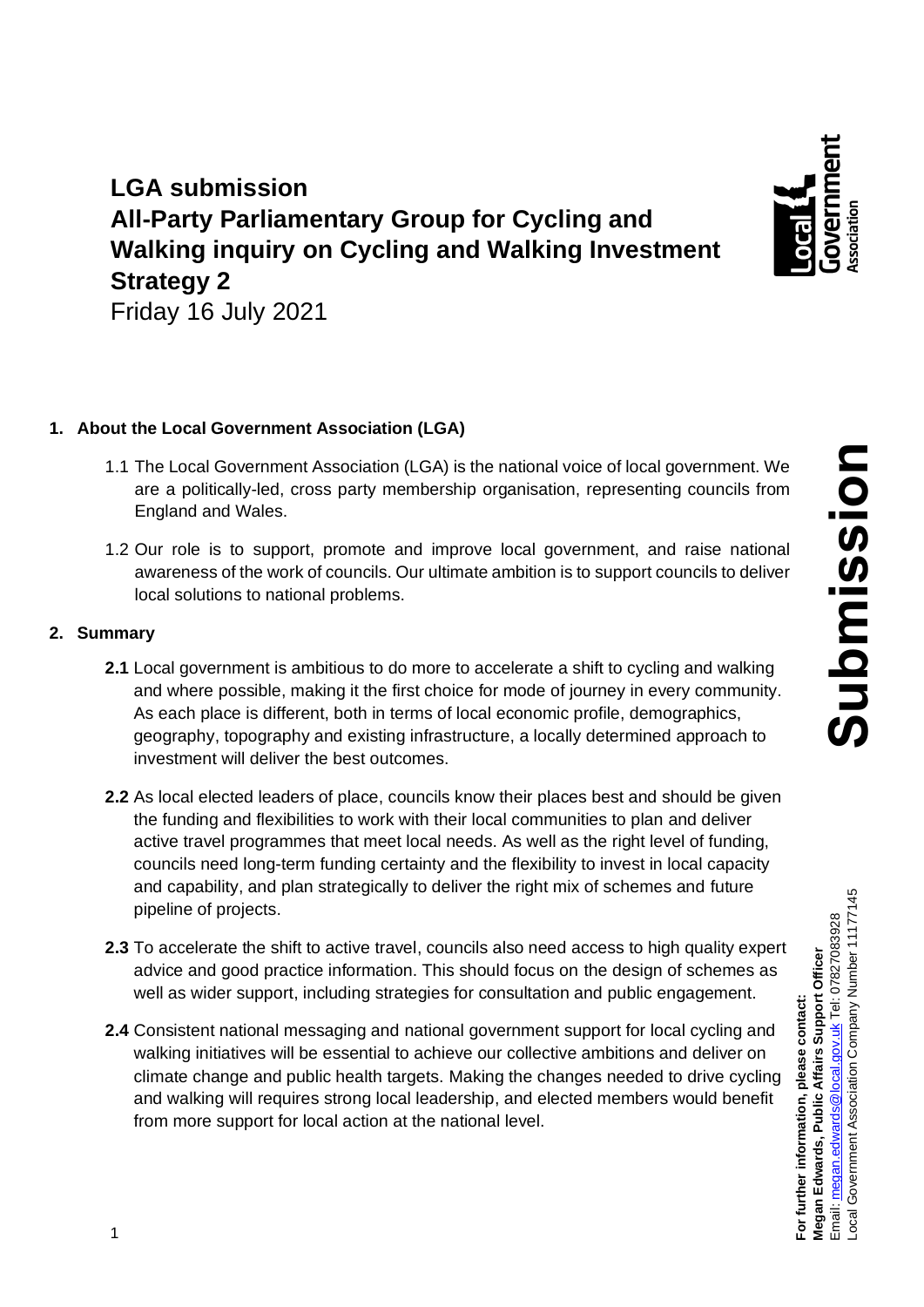- **3. Targets**: **Are the existing targets for cycling and walking consistent with getting transport on course to reach net zero by 2050? More specifically, do we need a new walking target for 2025, and do any other targets need to be revised or added?**
	- **3.1** Setting ambitious targets can be useful in driving outcomes. However, the Government should avoid setting restrictive local targets as the delivery of improvement rates of cycling and walking are dependent on a multitude of factors including council capacity and level of internal expertise and resource; the demography and topography of an area, and the availability of other transport modes.
	- **3.2** Councils know their places best and should be given the freedom to work with their local communities to plan active travel infrastructure that delivers on local needs while meeting national priorities. Local government has demonstrated the ability and ambition to plan and deliver sustainable transport strategies that work for entirety of their places, and with the right resources and support this can be further accelerated.
	- **3.3** For example, Exeter has a strong track record in delivering active walking and cycling in the city within a holistic sustainable transport policy, that has also focussed on improving bus and rail links with surrounding towns and rural areas to reduce car use in the city[. The](https://democracy.devon.gov.uk/documents/s33455/Exeter%20Transport%20Strategy%202020-2030.pdf) [Exeter Transport Strategy](https://democracy.devon.gov.uk/documents/s33455/Exeter%20Transport%20Strategy%202020-2030.pdf) 2020-2030 sets the target for 50 per cent of trips within the city to be made on foot or by bike, to make it the mast active city in the country. Any nationally set targets should be accompanied by the appropriate levels of resources and support to deliver them locally.

## **4. Overall level of funding**: **What level of funding is required to meet the Government's targets for increased cycling and walking by 2025 and 2030, and/or any new targets we may propose?**

- **4.1** It is important that the government consults local authorities to understand and assess the level of funding that will be needed to meet any national targets and ambitions. Crucially, central government should provide councils with a long-term funding settlement that can be used flexibly to deliver on local needs and enable the most efficient use of funding and resources.
- **4.2** The Cycling and Walking Investment Strategy (2017) is a requirement from the Infrastructure Act and a statutory duty for the Department for Transport to:
	- (1) Develop specific objective over the period of its implementation.
	- (2) Provide long-term financial support and allocate resources with ample guidance on how to access them over the period of implementation.
- **4.3** The Government should build on the approach to future growth funding signalled at the Budget in March 2021 and continue to move away from a pattern of piecemeal, fragmented and short-term interventions delivered through inefficient and expensive competitive bidding processes. Councils want to see a move towards a localist settlement that gives them the powers and resources to drive the right mix of sustainable transport infrastructure that meets communities' long-term needs.
- **4.4** At present, the guidance for applications for funding is often published too late and the levels of funding that is on offer for individual bids is uncertain. As a result, local authorities are unable to plan strategically to deliver on long-term priorities and are forced to spend significant resources on preparing competitive bids. Providing local government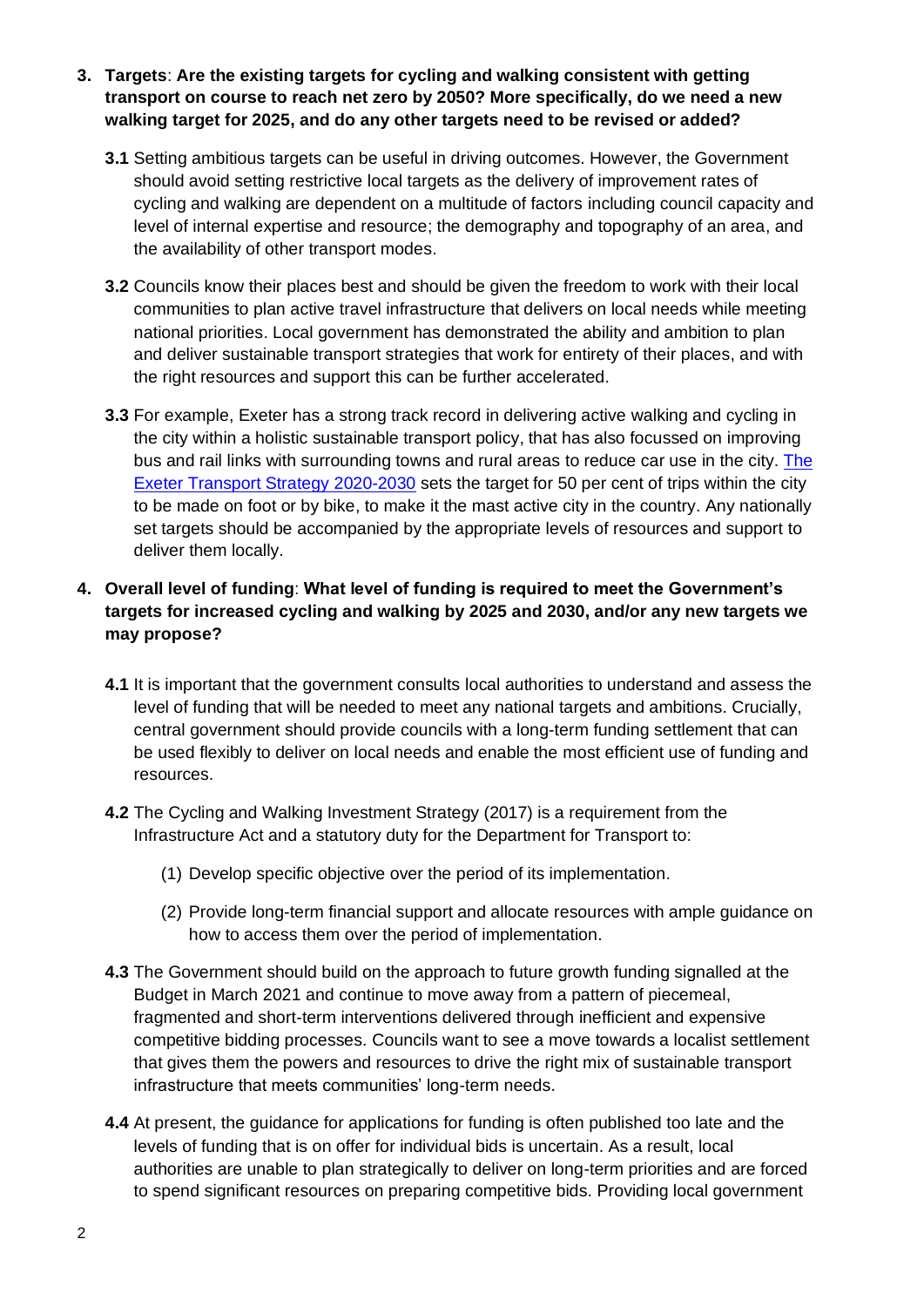with greater certainty over long-term funding and the powers to use it flexibly, will deliver greater return on investment now and in the future.

- **4.5** The Government is spending [£27 billion on strategic road investment,](https://www.gov.uk/government/news/27billion-roads-investment-to-support-64000-jobs) alongside significant subsidies for new electric vehicles, and a similar amount on maintaining and expanding railways. Comparatively, only £5 billion has been committed for investment in bus, walking and cycling over five years of the current Parliamentary period. Greater investment will be needed to achieve the transformative change in cycling and walking and a behavioural shift to active travel that the government has set out to achieve in every community.
- **4 Capacity: Do local authorities and other bodies have the capacity and skills needed to spend the funding allocations required to meet the Government's targets (or any new ones)? If not, how can this capacity be boosted, and how quickly can CWIS spending be ramped up? What should be the role of Active Travel England? What resources will it need to fulfil this role?**
	- 4.1 Like with many non-statutory services, the transport planning capacity and skills varies from council to council. Transport planning capacity has suffered disproportionately over the last ten years. Councils have on average reduced their spend on transport planning by [42 per](https://ifs.org.uk/uploads/English-local-government-funding-trends-and-challenges-in-2019-and-beyond-IFS-Report-166.pdf)  [cent,](https://ifs.org.uk/uploads/English-local-government-funding-trends-and-challenges-in-2019-and-beyond-IFS-Report-166.pdf) as their overall budgets have reduced and they have needed to prioritise essential frontline services. Existing levels of capacity depend on local circumstances and councils' priorities. In some areas circumstances have protected this capacity, but in others it will take time to rebuild.
	- 4.2 Mayoral Combined Authorities (MCAs) are more likely to be equipped with the capacity and resource to spend the allocations required to deliver on the Government's targets. This ability has been boosted by the guarantee of long-term funding certainty and powers to develop the need and resources to develop local transport capacity. Improving walking and cycling infrastructure has become a major element of this.
	- 4.3 In Greater Manchester, Transport for Greater Manchester (TfGM) has developed a clear and growing track record of delivering improvements and an expanded network of cycling and walking infrastructure outside of London. In 2019, TfGM delivered the Trafford Park extension to Metrolink on time and on budget. With 10 years of funding certainty across the five-year Transforming Cities Fund and its successor from 2022, TfGM is planning to invest £1.5 billion investment in its 'Beelines' network over the next decade. This is expected to generate [£6](https://assets.ctfassets.net/xfhv954w443t/1BtOhooOFrD938D3JvvNSD/0035db2634e53de82329b5370b59e019/19-1950_Bee_Network_delivery_plan-style_-_website_version.pdf)  [billion in wider benefits.](https://assets.ctfassets.net/xfhv954w443t/1BtOhooOFrD938D3JvvNSD/0035db2634e53de82329b5370b59e019/19-1950_Bee_Network_delivery_plan-style_-_website_version.pdf)
	- 4.4 Long-term pipelines of funding have enabled TfGM to invest in the skills needed, and develop the experience required to take on larger projects to achieve the aim of delivering 50 per cent of journeys by sustainable modes by 2040.
	- 4.5 Certainty is crucial for all institutions, including local authorities and the Secretary of State for Transport's commitment of £17 billion over 2014-2019 as part of the introduction to the first Road Investment Strategy 'allowed Highways England and its supply chain to plan their work efficiently and provided the confidence needed for them both to invest in people and equipment, growing the skills and capability necessary to deliver the scale of improvements planned to the network.'
	- 4.6 There is a clear role for Active Travel England (ATE), together with sufficient funding for local authorities, to jump start the process and help councils to quickly develop the capacity and track record to spend more on active travel and deliver better results. In the short term, ATE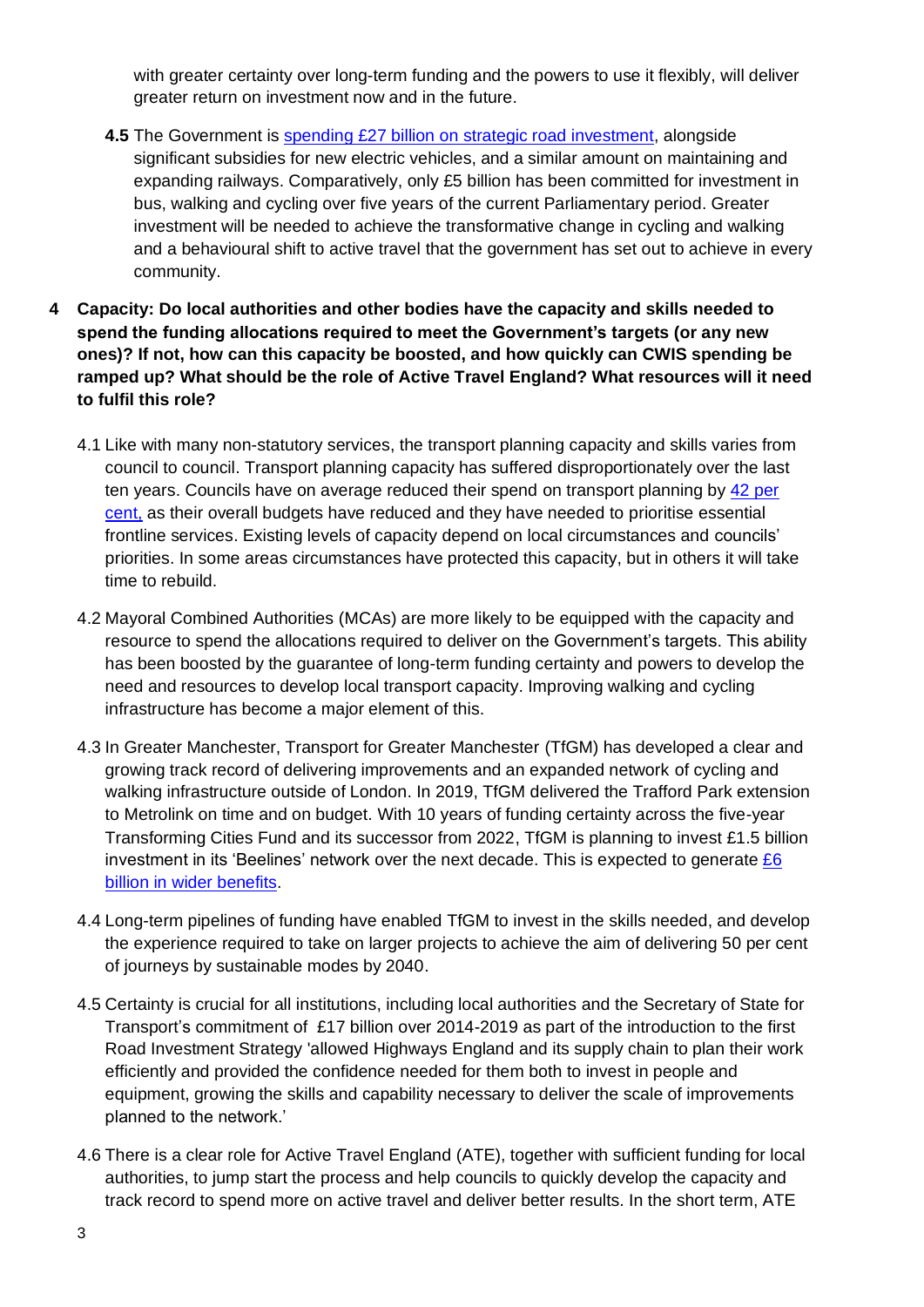should provide Local Transport Authorities (LTAs) with clear advice, on what a strong transport planning and delivery team should look like, with templates, data sources, tools, and support, including secondments, to provide support to LTAs with the least capacity. This support will be vital for the long-term success of CWIS2 and CWIS3 spending, by ensuring that the first projects in all areas are of a high quality and impact, to secure public support for further projects.

- **5 Breakdown of funding. What should CWIS 2 funding be spent on – i.e. what programmes or initiatives should be funded? How much capital and how much revenue? How much of this capital and revenue should go to transport/highway authorities, to Active Travel England, to the voluntary sector, to Highways England and HS2 Ltd, etc, and how much should be spent by government directly? How can government maximise the opportunities for its funding allocations to leverage in additional funding from other sources?**
	- 5.1 We recommend that government funding for local cycling and walking infrastructure is delivered primarily through an LCWIS, and then Local Transport Plans.
	- 5.2 Councils play a critical coordinating role across the range of planning and transport policies, and investments that will affect the success of an active travel policy in a spatial area. As councils are the only bodies with the local knowledge and policy levers to co-ordinate the various streams of funding and national priorities into coherent local schemes that meet the needs of each place, the breakdown of funding delivery should reflect this. This is supported by the Williams-Shapps review into railway reform, which calls for more power to be given to councils to shape services and rail investment to integrate them into local strategies. As local leaders of place, councils are also well-placed to bring in expertise from voluntary organisations such as Sustrans and Living Streets.
	- 5.3 Focusing on delivering funding through individual national initiatives or schemes undermines the benefits of creating an LCWIS and local transport plan. Local councils know their place best and should be given the powers and flexibilities to determine how funding is spent to best meet local needs while delivering on shared ambitions with national government.
	- 5.4 More broadly, separate modal strategies should be integrated into a single Local Transport Plan to focus on overall outcomes – from equality to decarbonisation – and the complementarities of different modes, e.g. bus and walking. It is welcome that the National Bus Strategy sets out a desire to return the Local Transport Plan as the strategic document for funding negotiations between central and local government. Government should provide funding for the Local Transport Plan and leave it to councils to use their knowledge of the local conditions to breakdown that funding on particular projects to hit their targets.
	- 5.5 Higher levels of revenue support would help councils to improve the outcomes for walking and cycling. Subsidies for hiring or renting bicycles, support for free repairs or supporting bus services are revenue spending that can have long-term returns, similar to capital investment in infrastructure, in reducing car use. Easing the sharp divide between revenue and capital spending or adjusting the share would allow areas with higher demands for revenue spending to meet that demand.
	- 5.6 Councils offer the best route to maximise additional revenues into CWIS2. Developer charges on new developments can support cycling and walking infrastructure while parking or road use charging. For example, the Workplace Parking Levy in Nottingham and Congestion Charge in London have helped to fund improvements to streets for walking. In Nottingham,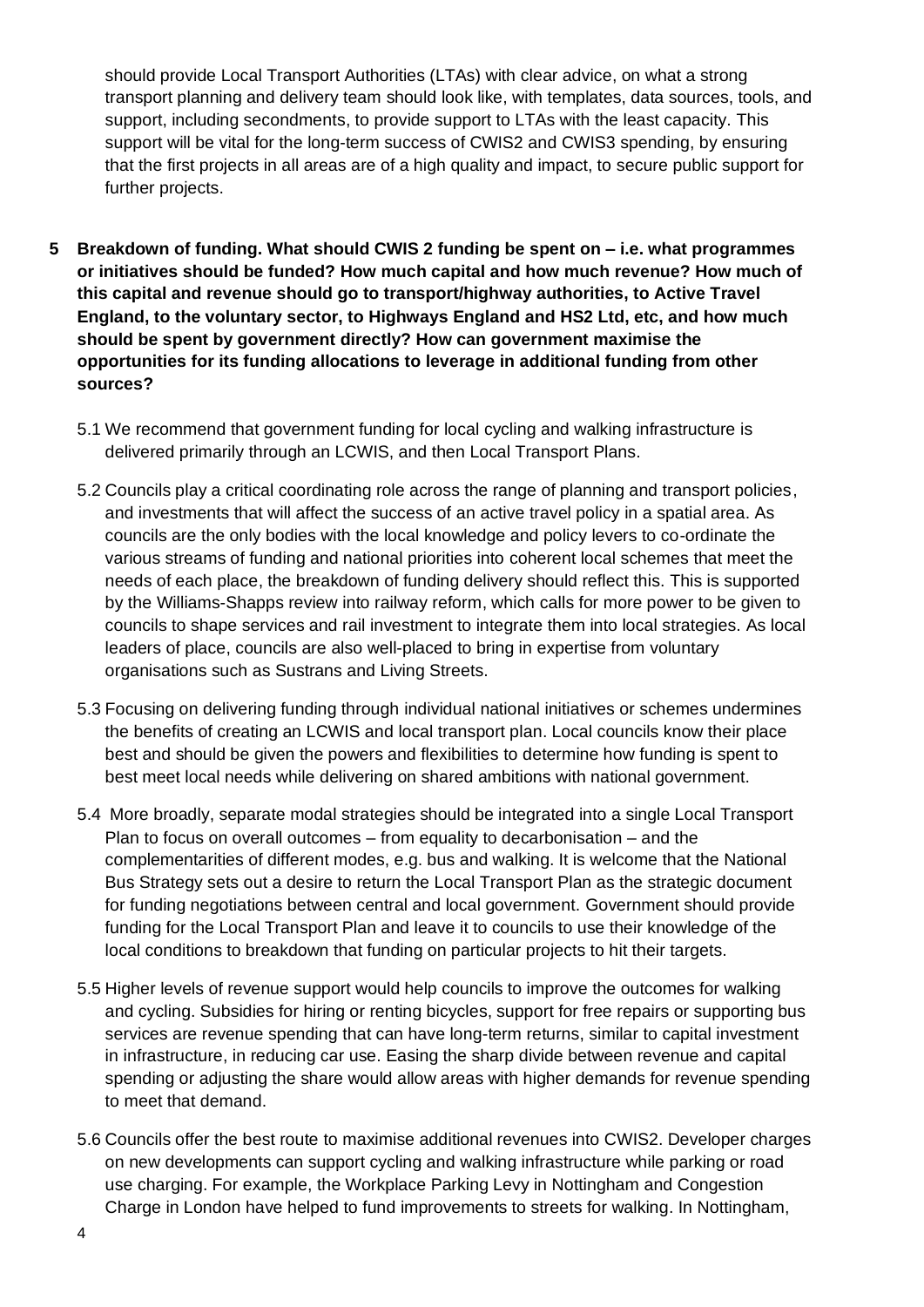nearly [one-in-four cyclists](https://dora.dmu.ac.uk/bitstream/handle/2086/18604/main.pdf?sequence=3&isAllowed=y) who had switched from driving into the city cited the levy, or schemes funded by it, as the reason for that shift. In Brighton, the council have used parking policy to reduce congestion and car use in the city centre to increase space for walking and cycling. Any surplus generated helps to fund further improvements to walking and cycling infrastructure, which in turn, triggers demand.

- **6 Public and political acceptability. The extensive and widely reported opposition to schemes such as low-traffic neighbourhoods emphasises that interventions promoting walking and cycling are often controversial. How can consensus be built both nationally and locally to support the action required?**
	- 6.1 Significantly increasing the levels of walking and cycling will be politically challenging for both local and central government. There are now over 32 million cars in the UK, with [78](https://www.ons.gov.uk/peoplepopulationandcommunity/personalandhouseholdfinances/expenditure/datasets/percentageofhouseholdswithcarsbyincomegrouptenureandhouseholdcompositionuktablea47)  per cent of households [having access](https://www.ons.gov.uk/peoplepopulationandcommunity/personalandhouseholdfinances/expenditure/datasets/percentageofhouseholdswithcarsbyincomegrouptenureandhouseholdcompositionuktablea47) to a car. There are more cars than households in every region of England outside London, the only region where ownership has fallen. Rising car ownership levels is one measure of economic growth over the past 20 years. More people than ever are enjoying the convenience and low personal cost of driving in the vast majority of England away from city centres. Public transport and active travel are not competitive options for residents in large parts of the country and driving behavioural change in these areas will challenging. Over 35 per cent of households now have two or more cars, which increases demand for existing road space in direct competition with extra space needed for improved walking and cycling infrastructure.



Source: [National Travel Survey](https://www.gov.uk/government/statistical-data-sets/tsgb09-vehicles) NTS9902

6.2 [Recent research by the LGA](https://www.local.gov.uk/publications/stakeholder-engagement-emergency-lessons-low-traffic-neighbourhoods) has demonstrated that individual schemes are more successful and publicly acceptable, when they are part of a wider vision that is underpinned by public engagement and democratic agreement. In many areas, the Local Transport Plan process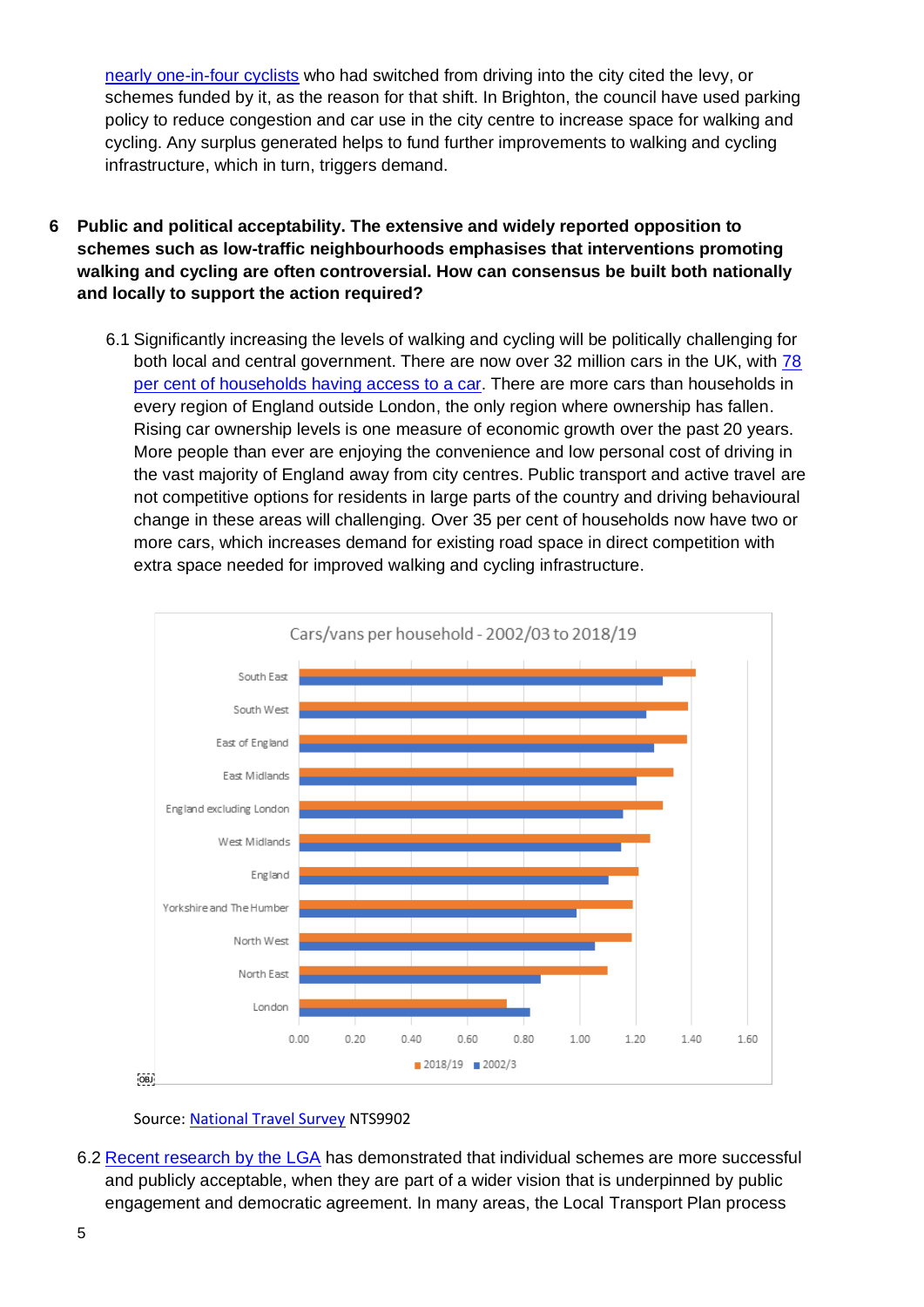enables local leaders to find consensus and deliver on agreed local outcomes on decarbonisation, air quality, public health, access to jobs, schools and for people with mobility needs. Considerations about public and political acceptability are central to this process, where broad discussions about desired outcomes, trade-offs and constraints can be made fairly.

- 6.3 Where adequate public consultation is carried out during the Local Transport Plan process, further consultation can be limited to individual changes, for example, road closures. As the community has agreed the overall vision in the Local Transport Plan, each street, community or borough knows that every other part of their town or city is contributing, or will soon do so, to a plan that may have a short-term cost but will deliver long-term wider benefit. Avoiding atomising transport changes into individual schemes encourages public buy-in and reduces the likelihood of attracting opposition that does not take into account the wider and long-term benefits.
- 6.4 Nationally, it is crucial that there is recognition that Local Transport Plans and the schemes they give rise to are designed to deliver on shared priorities between local and national government. Government should be supportive of local areas who have had to make difficult decisions in order to deliver better outcomes for their communities and local environment.

#### **7 Wider policy support. What else do DfT and other government departments need to be doing in order to maximise the impact of CWIS 2?**

- 7.1 The impact of CWIS2 will be dependent in part on the cost and ease of motoring, and competitiveness of public transport alternatives against driving. There needs to be consideration at the national level of how transport policies for other models of travel impact on the ambition to increase walking and cycling. For example, if the costs of owning an electric vehicle is very low, people may be encouraged to use that mode both because the marginal cost is low and to justify the initial cost of buying one.
- 7.2 The public health benefits of replacing short journeys with car by walking and cycling, included improved physical health and air quality, should take a more prominent role in national policy-making. If councils were able to share some of the savings from better air quality and lower obesity that CWIS2 will generate for the Department for Health, this would enable them to reinvest the funds in travel and air quality initiatives to drive better outcomes for their communities.

#### **8 Levelling up. How can CWIS 2 assist with the delivery of the levelling-up agenda? In particular, what can be done to correct the pattern that councils with a strong track record in active travel receive disproportionately large shares of the funding?**

8.1 A strong track record in active travel is a reflection of an institution that has developed its capacity to invest. Levelling up the powers of councils, such as through allowing bus franchising, and providing them with larger levels of longer-term funding with flexibility, will enable councils to build their transport planning capacity and, in turn, increase their project delivery and investment. As the earlier questions on capacity acknowledges, capacity is a limit on utilising CWIS2 funding allocations. Closing the capacity gap will take time but can be shortened with effective support from ATE.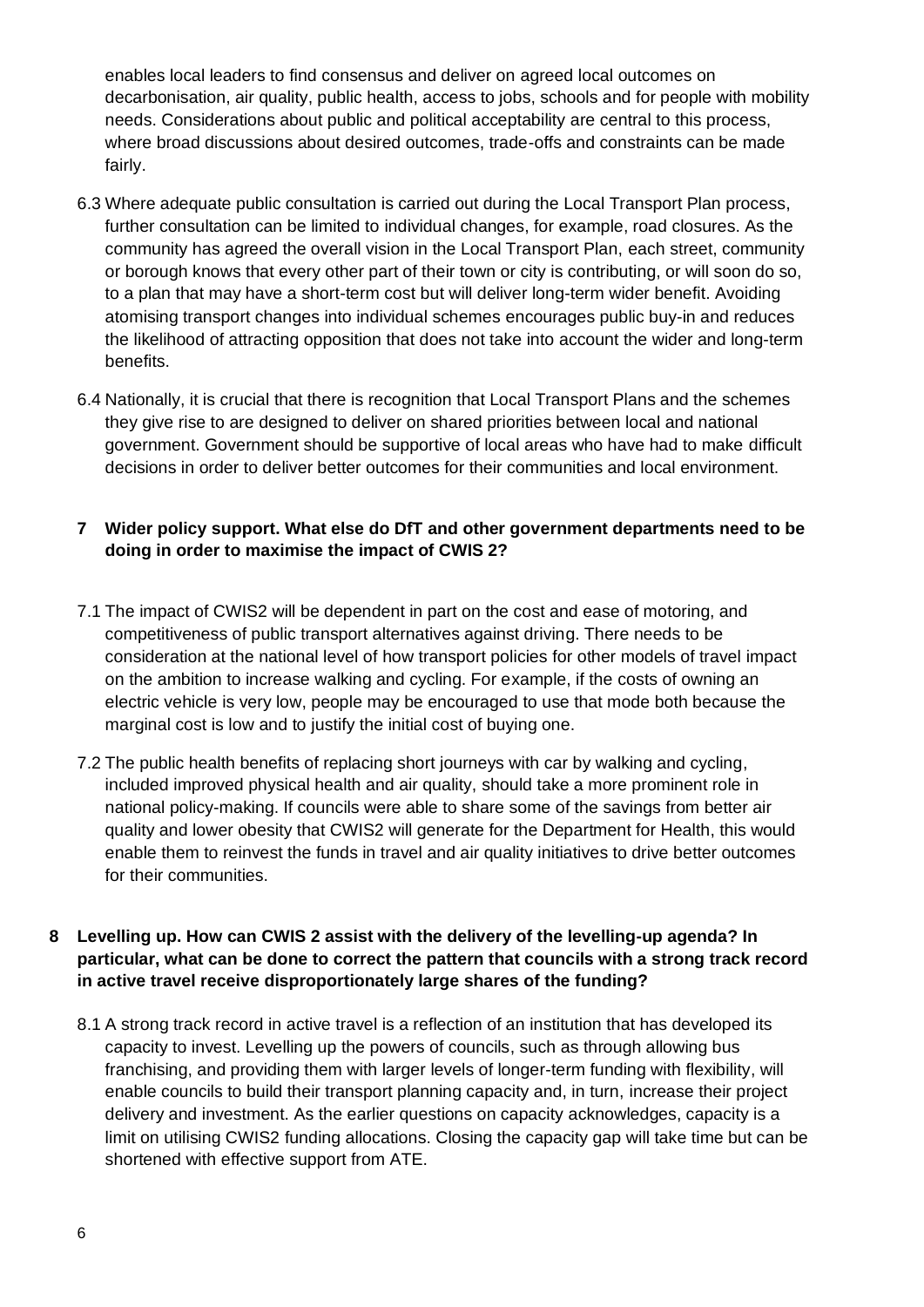- 8.2 It should be recognised that the natural economic, geographic and demographic variation across the country will always place different requirements for investment in particular budget areas for different authorities.
- **9 Justice and inclusion. Walking and cycling are the most accessible modes of transport but the profile of those travelling by these modes does not reflect this. How can the priorities of justice and inclusion be "baked in" to CWIS 2?**
	- 9.1 Greater local flexibility within CWIS2 funding would enable councils to utilise their local knowledge of their communities to overcome the barriers that prevent residents from cycling and walking.
	- 9.2 While capital investment in cycle and walking infrastructure is crucial to facilitate behavioural change, revenue support for safety training, awareness programmes, and subsidised bicycles of different kinds are also needed at the local level to address the barriers that stop underrepresented groups from cycling.
- **10 Decarbonising transport. Given the extraordinary contribution active travel can make to tackling the climate emergency, how should CWIS 2 be positioned within transport and wider climate policy? More specifically, how should CWIS 2 fit with the anticipated transport decarbonisation plan?**
	- 10.1 Gear Change was an important step in explicitly positioning walking and cycling above driving for shorter journeys. The contribution of walking and cycling to decarbonisation and meeting climate change targets is extraordinary compared to all other interventions.
	- 10.2 The LGA has highlighted in its work on [Decarbonisation of Transport](https://www.local.gov.uk/publications/decarbonising-transport-growing-cycle-use) the concept of 'avoid/shift/improve' to help places plan to reduce carbon emissions from transport. Walking, cycling and public transport are increasingly the centre-piece of local transport decarbonisation.
- **11 The relationship between central and local government. Given that most "on the ground" delivery will fall to local government whilst funding and oversight will lie at the centre, how can CWIS 2 provide successful mechanisms to support this? What can be done to support transport/highway authorities that may not have a strong record in promoting walking and cycling?**
	- 11.1 With the right resources and support, local government would be able to significantly and rapidly increase local transport planning capacity, which would allow national government to move to a system of direct oversight as has been successfully done in devolved transport bodies, such as Transport for London and Transport for Greater Manchester. Central government must also support local government in the delivery of necessary changes to road space and road use, that potentially prove disruptive or controversial, to deliver on cycling and walking ambitions.
	- 11.2 Councils need adequate revenue funding as well as capital investment. Crucially, funding needs to be provided with long-term certainty and not via inconsistent funding awards or competitive bidding processes and local leaders need flexibilities to use funding to deliver on local needs. Some places may need new infrastructure, while in others the focus may be to target particular communities with interventions and support that enables them to take up